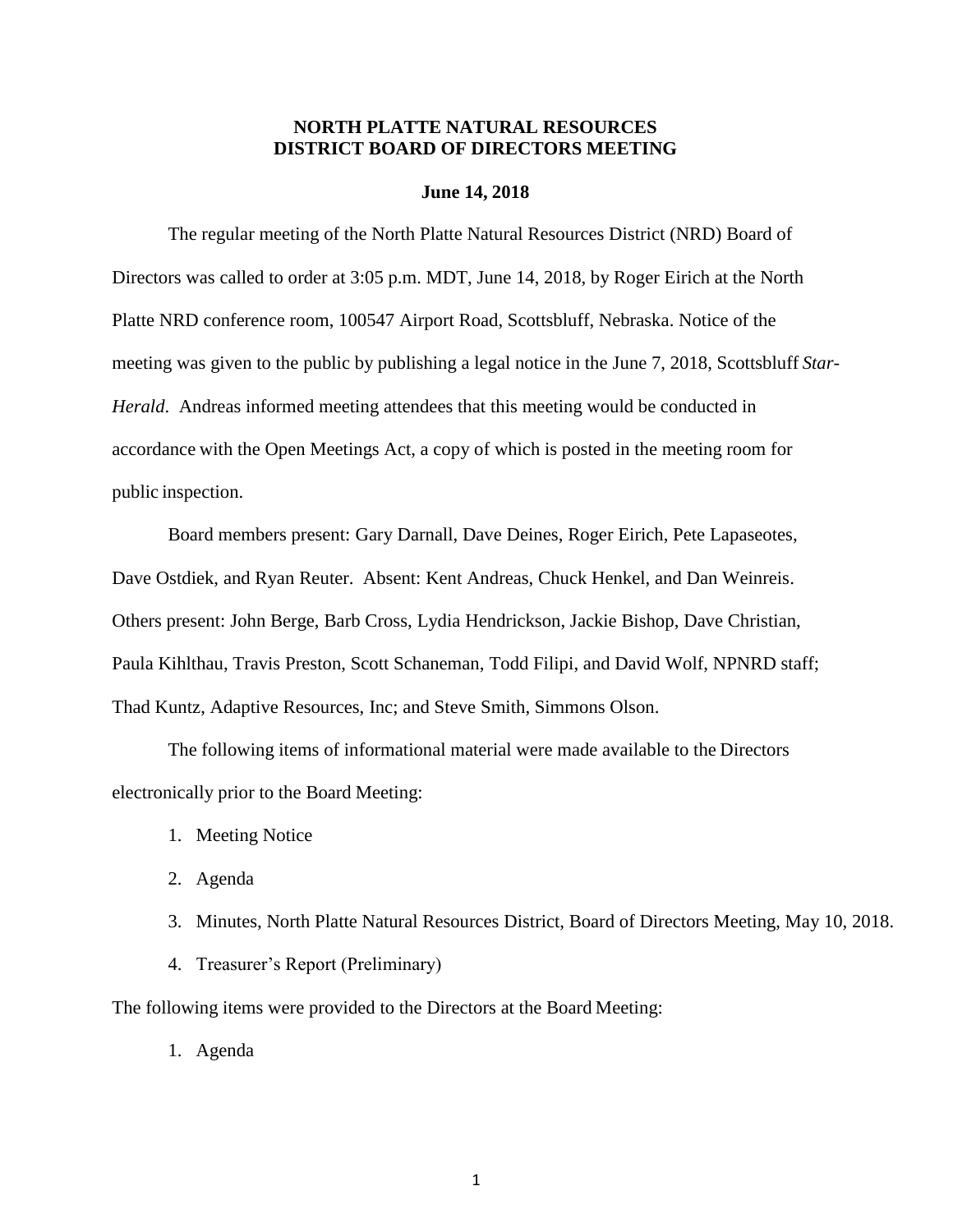- 2. Minutes, North Platte Natural Resources District, Board of Directors Meeting, dated May 10, 2018.
- 3. Treasurer's Report
- 4. Manager's Report
- 5. Letter to Stakeholders regarding the Integrated Management Plan Increment Planning Process, and Future Meeting Dates.
- 6. PowerPoint Presentation for the upcoming North Platte Natural Resources District, Integrated Management Plan Stakeholder Meeting on June 21, 2018.
- 7. Letter from Simmons Olsen Law Firm, P.C., L.L.O Attorneys at Law, dated June 5, 2018, regarding Flood Control Duties & Obligations of the North Platte Natural Resources District, including copies of all Statutes for further information and reference.
- 8. Letter from JEO Consulting Group, Inc. to the North Platte Natural Resources District, dated June 7, 2018, regarding Pumpkin Creek Rehabilitation Feasibility Study, in the County of Morrill.
- 9. Amendment to The Interlocal Cooperation Agreement Between the Platte Basin Water Project Coalition and South Platte, Twin Platte, North Platte, Tri-Basin, Central Platte Natural Resources Districts, and Nebraska Department of Natural Resources. Purpose of the Amendment is to Increase the Budget of NeDNR Contract #571 by Increasing Amounts, and to Increase the Term of the Agreement.
- 10. Budget Talking Points Fiscal Year 2019.
- 11. North Platte Natural Resources District, Proposed NPNRD Budget Worksheet for July 1, 2018-June 30, 2019 (2019 FY).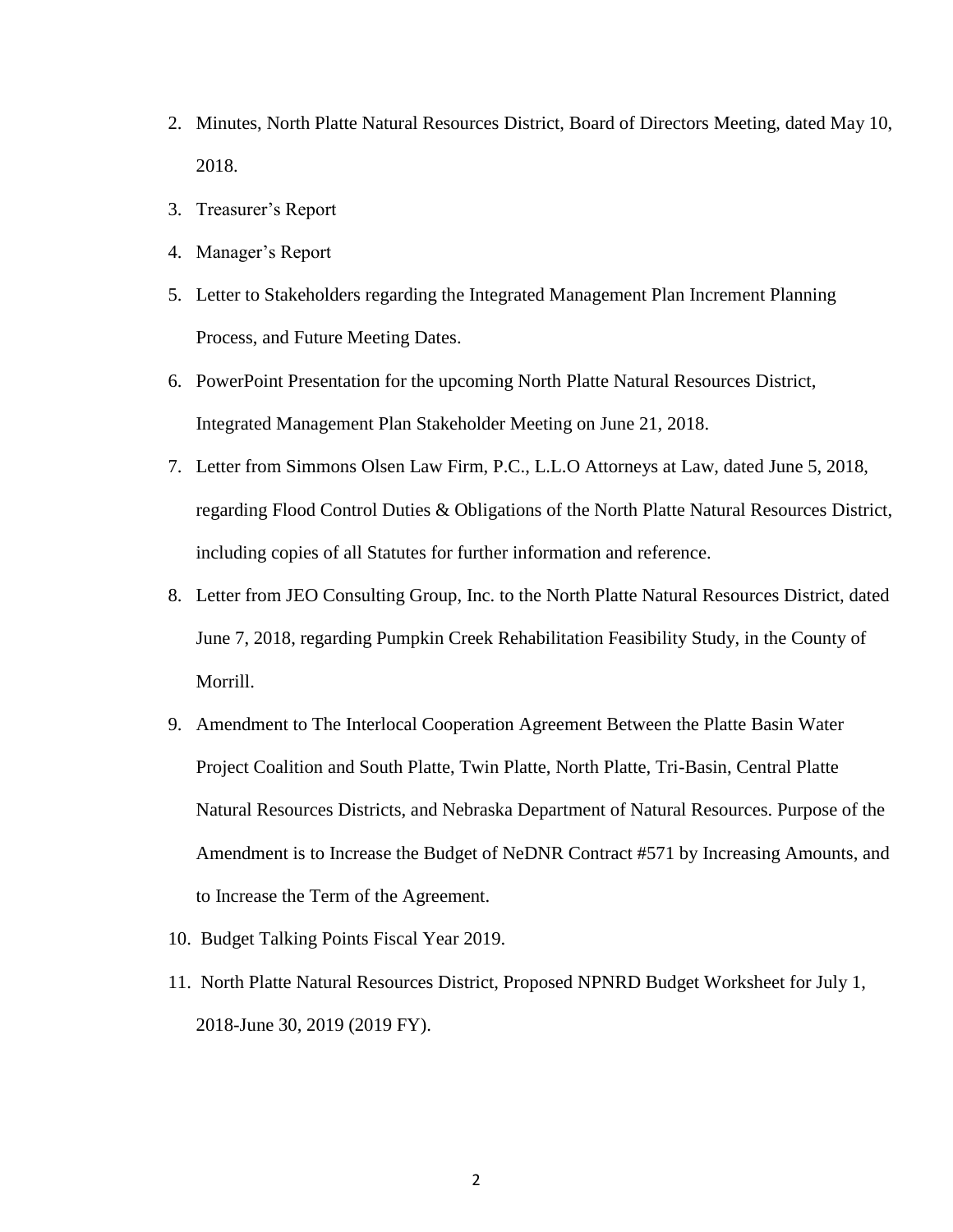Minutes, North Platte Natural Resources District, Budget & Personnel Committee, dated June 7, 2018.

# **3. Approval of Minutes of Previous Meeting**

The Board reviewed the minutes of the May 10, 2018, regular Board meeting. An

omission was discovered regarding the added paragraph to the drought plan approved last month,

and staff was instructed to add it to the minutes. Moved by Ostdiek, seconded by Reuter, to

approve the minutes as amended of the May 10, 2018, regular Board meeting. Motion passed.

Ayes: Darnall, Deines, Lapaseotes, Ostdiek, Reuter,

Nay: None

Abstain: Eirich

Absent: Andreas, Henkel, Weinreis

# **4. Treasurer's Report and Accounts Payable**

Dave Ostdiek reviewed the Treasurer's report with the Board. Moved by Deines seconded by

Darnall, to accept the Treasurer's report and pay the bills as listed. Motion passed.

Ayes: Darnall, Deines, Eirich, Lapaseotes, Ostdiek, Reuter,

Nay: None

Abstain: None

Absent: Andreas, Henkel, Weinreis

## **5. Comments from the Public**

There were no comments from the public.

# **6. Manager's Report**

John Berge reported evaluations of all employees will be completed by the end of

July. Accomplishment documents will be completed by the end of June and turned into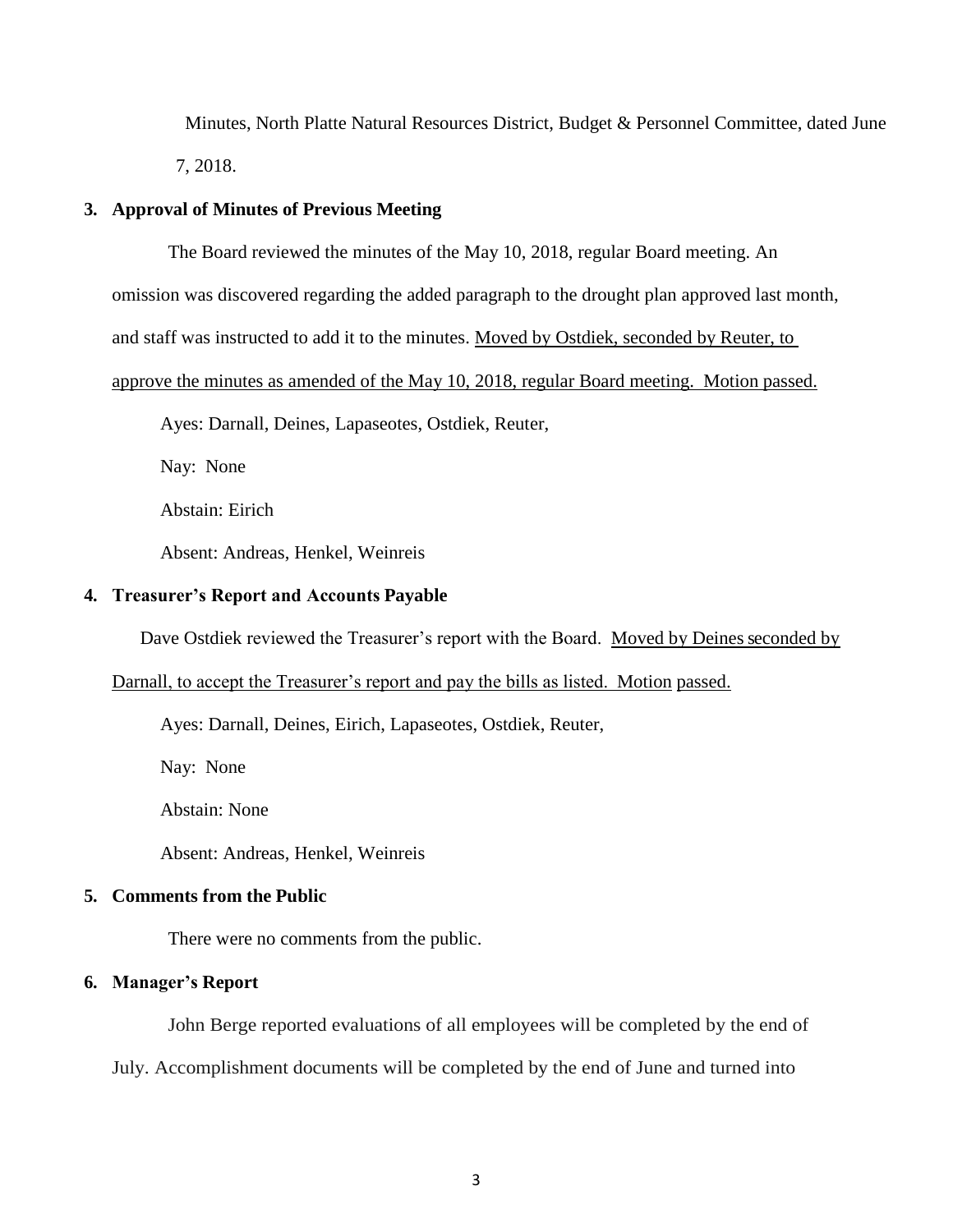supervisors for those reviews. Renay will be reaching out to the Executive Committee to schedule Berge's annual review. Several months ago, at the request of the Board, the staff, Steve Smith, our attorney, and Danielle Schaffer Mr. Smith's legal assistant, organized and compiled board manuals for each Director. The majority of the Board took those manuals at that time, but there are three remaining in the Board Room for those that have not yet gotten one.

After nearly 25 years with the North Platte NRD, Jackie Bishop will be leaving the District in the next several months. This will leave the District an enormous hole and a big hole for Berge and Cross personally, because she is so knowledgeable and has built much of the platform for our work today. She is also the rock that keeps the office going and the one that staff have come to rely on. Obviously, replacing her is going to be quite a transition, but because administration has been working on succession planning for much of the past several years, the District has luckily put together a very good team around Bishop to help ease some of the burden for her replacement. Berge has selected Danielle Schaeffer of Simmons Olsen Law Firm (Steve Smith's Legal Assistant) to join the team on or about July 1 to serve in a mentee/mentor relationship with Bishop as Schaeffer is trained up on her office management and HR duties. Schaeffer's portfolio will necessarily shift from what Bishop's was and will fit into three buckets:

- 1. Office Management including: budgetary oversight, procurement, human resources, and personnel management.
- 2. Legal liaison, contracts, title searches, subordination agreements
- 3. Correspondence, rules drafting, IMP drafting, Master Plan Drafting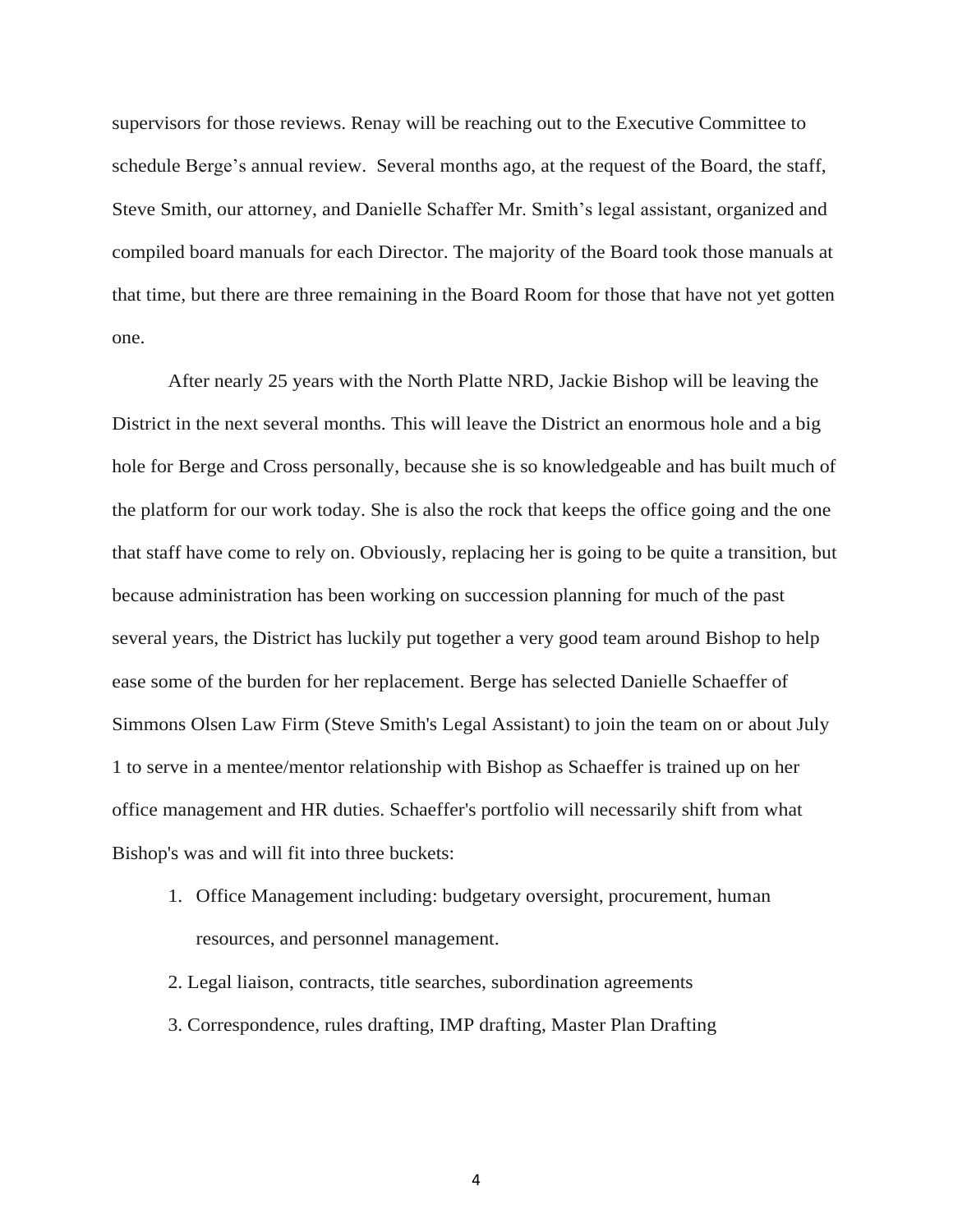Schaeffer is an incredibly capable, smart, and talented person that has worked with Steve for over five years and knows much about our workings at the District because of our very close working relationship with Smith and his staff. She has an excellent working relationship with everyone that she interacts with at our office and will be very responsive to Board members' needs. With this change, we will not be replacing Tracy Zayac's position, but her pertinent duties (item #3 from above) will be absorbed into Danielle's new duties.

Berge reported Yensen Drain repair is essentially complete. The drain, even in the midst of repair work, handled the massive rains earlier this spring quite well, and repairs to three different lingering issues on or adjacent to private lands on the drain were also taken care of. As you know this project was 100% funded by NRCS through the Watershed Rehabilitation Program, to the tune of \$720,000.

The Water Department purchased a new skid steer with Water Quality Funds that will be heavily utilized by that department. The NSWCP Program is taking an additional budgetary decrease this coming fiscal year, making it all that more important for us to be diligent in our scoring and ranking of these projects. We have been working with our own staff and NRCS staff to better fit our questionnaire and ranking procedures to the budget realities.

The Nebraska Water Balance Alliance through its Aquamart project is joining with the Upper Niobrara/White NRD the North Platte NRD and the South Platte NRD to launch the Panhandle Region Evaluation & Conservation & Integration Partnership (PRECIP). The goal of PRECIP is to generate sustainable and measurable improvement to Nebraska's water resources by providing value at all levels to all stakeholders. The partners are currently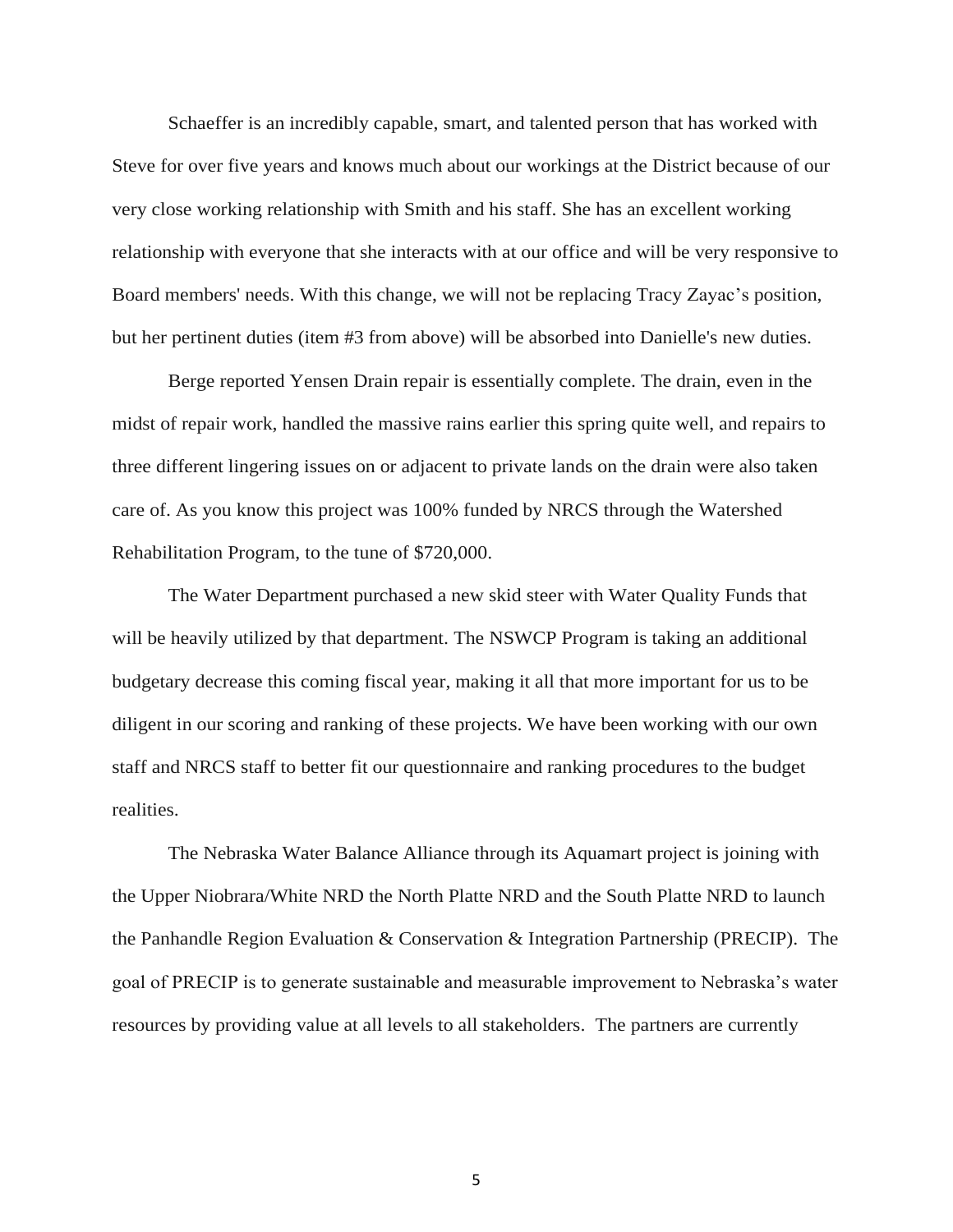working on an implementation program for this grant with the above listed partners, and the North Platte NRD match on this grant is \$25,000 per year over three years.

The District is finalizing and formalizing an agreement with UNL, Crop Metrics and 21st Century Equipment to study the effects of varying speed on water use and conservation of nitrogen. This is a project that Berge has reported about for months and is now about to become a reality. The District's outlay for this two-year study is about \$45,000, only about a quarter of what Berge had originally planned. The North Platte NRD will be serving in a passive role with the Daugherty Water for Food Institute's E-meter project with cooperators in each of the District's counties. The District will be working with DWFI and landowners to identify areas where DWFI may install E-meters to help to monetize water use more effectively than solely water use as we now collect. Additionally, we have helped to introduce this program to Chimney Rock PPD and Wheat Belt PPD to utilize their E-meter telemetry to expand the study scope.

In addition to the Water Resources Committee proposed rules changes, staff is looking at rescinding secondary acres and modifying feedlot rules. Staff is also working to get a meeting set with Kent Andreas, Dave Deines and appropriate members of the staff to ensure that this project gets underway and completed. My arbitrary deadline for completion is the end of the calendar year.

Berge will be participating in the BWP Small Stakeholder Group Discussion on June 25. This will be (hopefully) the final meeting of the BWP stakeholder process leading up to the finalization of the Basin Wide Planning effort. For the first time in decades, the NRD will be hosting all 23 NRD Managers in Scottsbluff for the annual Manager's Retreat.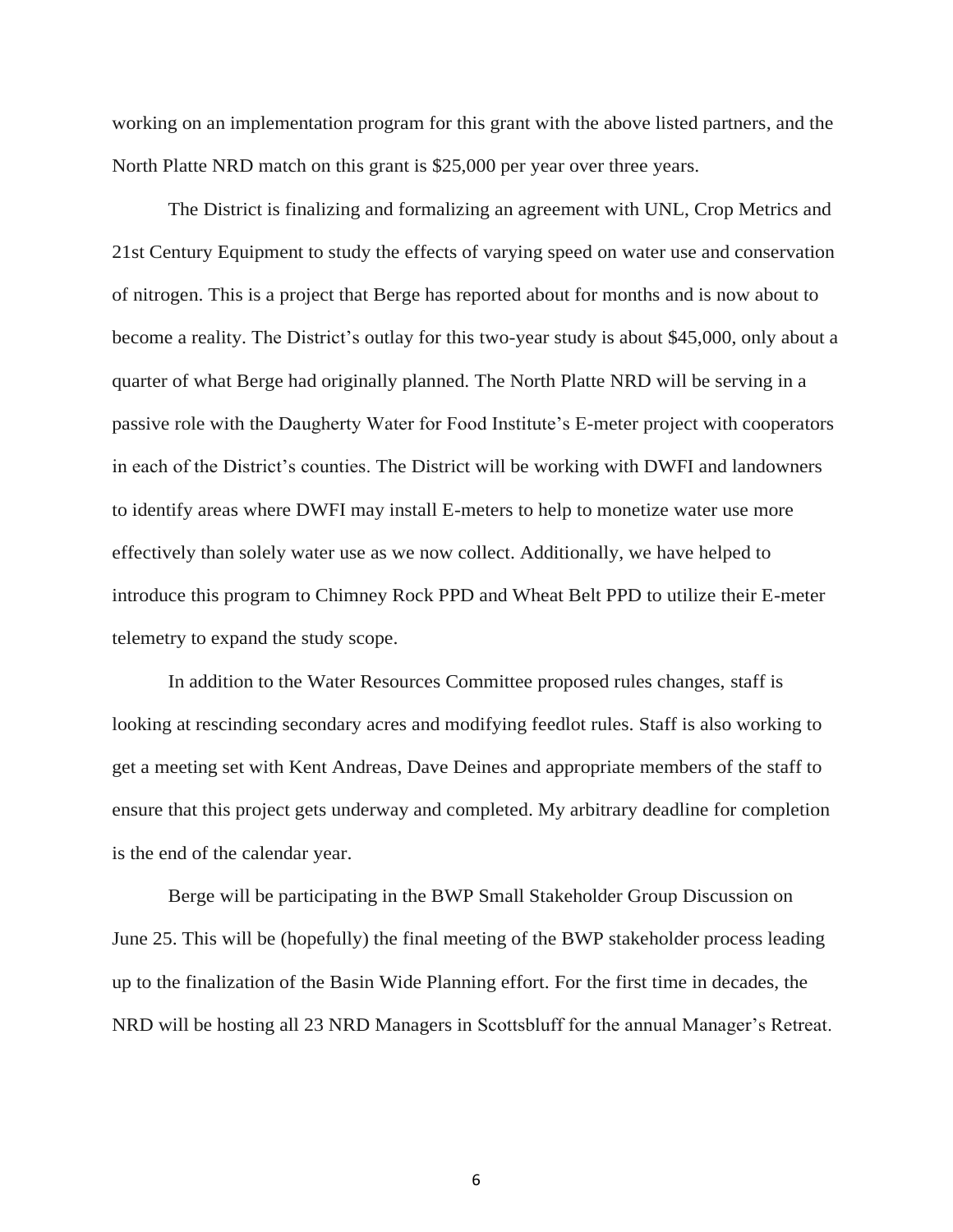While this will not likely impact the Directors, Berge wanted them to be aware in the event they wanted to participate in any of the tour or events.

The rest of the managers report was submitted in the Board packet.

# **7. Second Increment of Integrated Management Planning Process Update**

Berge informed the Board the first meeting of second increment of the Integrated Management Plan (IMP). The meeting will be held June  $21<sup>st</sup>$ , from 2 pm until 5 pm at the NPNRD offices. The meeting has 21 confirmed stakeholders from various interested represented and packets have been developed for each stakeholder. The packet includes background information on the NRD's water management programs and basic meeting information. The next meeting will be August  $16<sup>th</sup>$ .

### **8. Flood Control Concerns in the District**

Dave Christian conducted some flood control assessments on dams in the District. He found that many dams and drains in the District have no real owner or jurisdictions to maintain them. With the recent heavy rains, Berge asked the District's counsel, Steve Smith, what is the NRD's role in these dams and drains maintenance. After consulting with counsel, staff have provided some recommendations for the drainages issues. The suggestions provided: (1) the District set aside a flood control contingency fund of \$100,000 per year if issues arise, (2) conduct annual or biannual assessments to see if there are problems, and (3) talk to the Counties and Surface Water Districts to discuss if they have any responsibilities in the maintenance of the drainage systems in the District. The budget component has been added to the proposed FY 2019 budget.

# **9. Database Concerns**

Berge reported that Beehive, who provides our database services, is not interested in renewing our license agreement. They stated they amount of work that is being done is not equal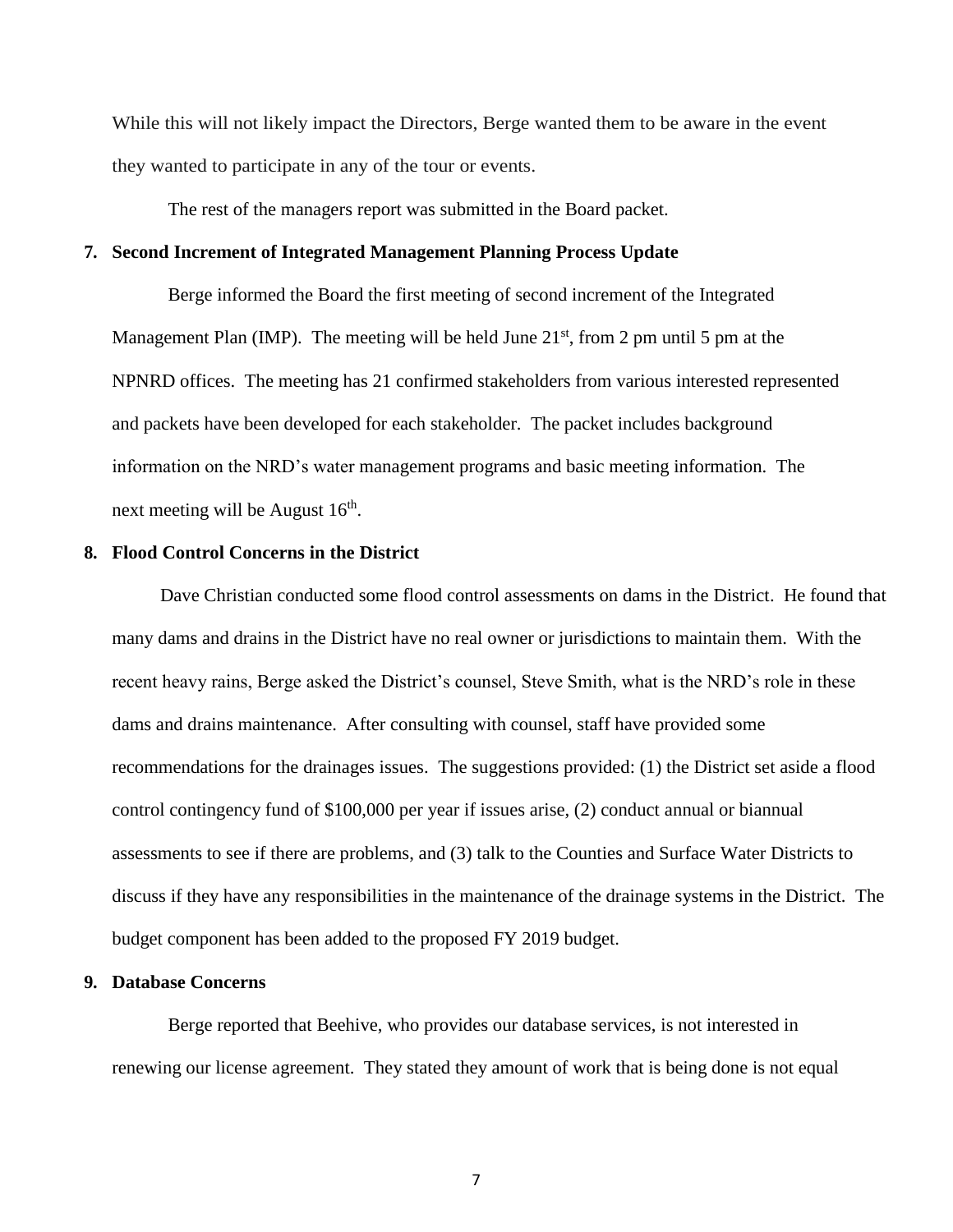to the amount of revenue Beehive is receiving. Berge requested a 60-day extension, so the staff could evaluate what their options. Beehive did provide a modified agreement, but staff is not sure if the agreement will work. Two other NRDs are in the similar position. Berge will report back to the Board once more information is available.

#### **10. Rules Changes Update**

Thad Kuntz provided update on the Pumpkin Creek analysis. He is looking at 2009 through 2013 pumping data and will examine the pumping difference between actual pumping and full consumptive use and see what the impact on the North Platte River will be. He did find that Evapotranspiration is the same east of the Highway as it is on the west side. Kuntz will report back once he has the full analysis is done.

#### **11. Education and Outreach Report**

Dave Wolf provided an end of the school year report on the NRD's youth outreach activities. It was a very good year. The NRD visited over 200 classrooms all over the District. They presented to almost 4500 students, traveled 1900 miles, and took almost 161 hours for the year. Wolf said they are going to focus on providing more presentations to junior high and high school students.

#### **12. Tree Sales Report**

Todd Filipi reported on the spring tree season. They sold just short of 80,000 trees and around 60,000 were planted by the NRD and contractors. Federal cost-share dollars were down, so that might have impacted the number of trees ordered. Filipi also reported that the tree cooler has had some issues and might need to be replaced. He also said he has had seem some issues with chemical spray drift and spider mites are hurting trees. He also will be doing some fall planting again this year.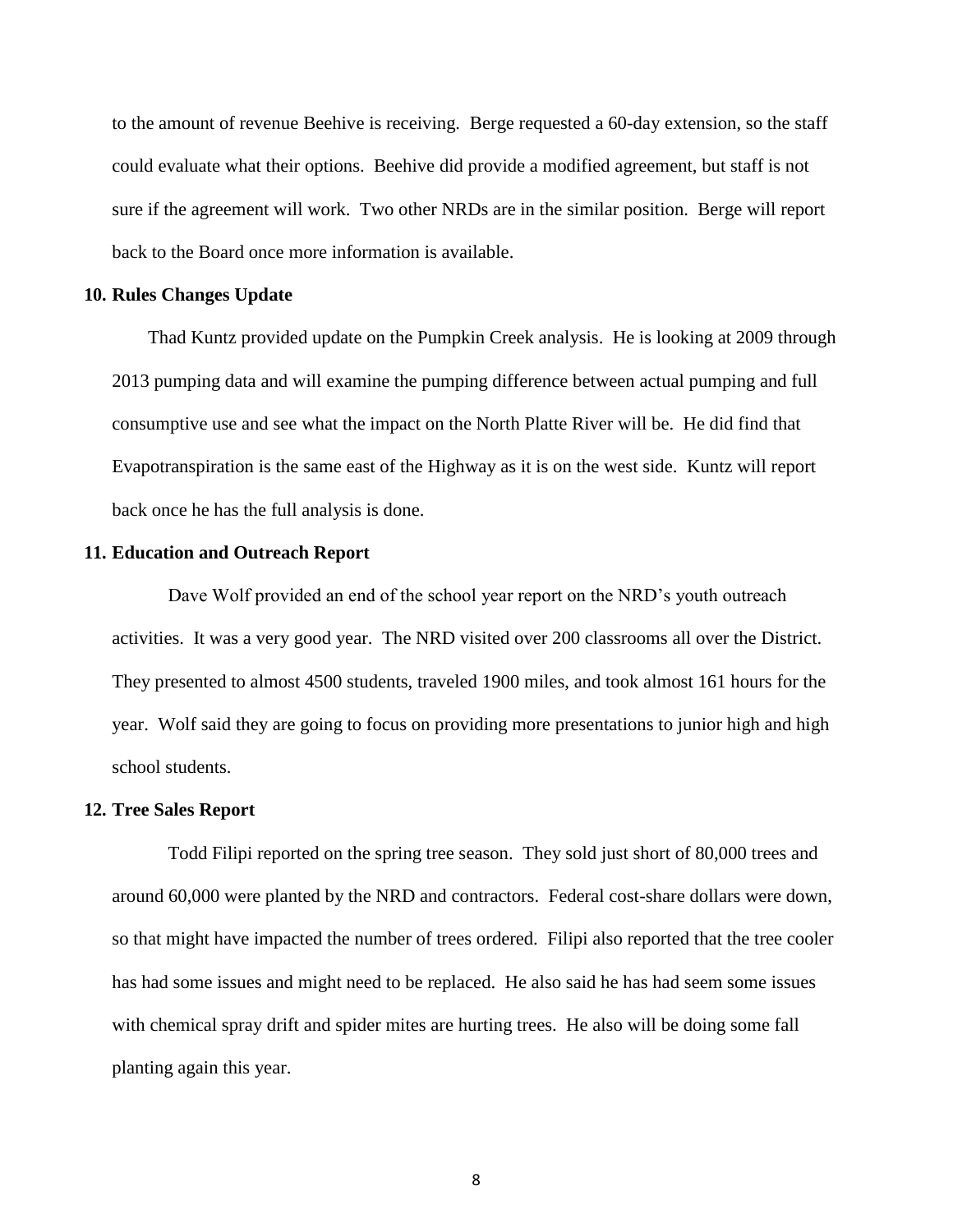#### **13. Consider of JEO Engineering on Pumpkin Creek Rehabilitation**

JEO Engineering has provided a bid with the goal of seeing what it would take to restore flow in Pumpkin Creek from east to west. The NRD has seen some great success in recent years in Pumpkin Creek. Water has been seen in portions of the Creek that have not been seen in over 40 years. This is due partly to increase in precipitation and water management activities instituted by the NRD. The study could also help alleviate some of the flooding issues experienced in the area. Staff recommends to the Board to reject the proposal due to the high cost. After some discussion, the Board felt the proposal is unneeded, due to the landowner's responsibility to maintain the portion of the Creek on their property and the cost of the proposal is too high. No action was taken.

# **14. Consideration of the Platte Basin Coalition (PBC) Inter Local Cooperative Agreement Amendment (ILCA)**

The agreement needs an extension from six years to nine years. The Platte Basin Coalition has been a funding source for several of our water management programs, and the extension is needed to continue to have access to this funding option. Moved by Darnall, seconded by Ostdiek, to approve the Platte Basin Coalition Inter Local Cooperative Agreement Amendment. Motion passed.

Ayes: Darnall, Deines, Eirich, Lapaseotes, Ostdiek, Reuter, Nay: None Abstain: None

# **15. Report from the Budget and Personnel Subcommittee**

Absent: Andreas, Henkel, Weinreis

**a. Discussion of Fiscal Year 2019 Budget of Expenditures**